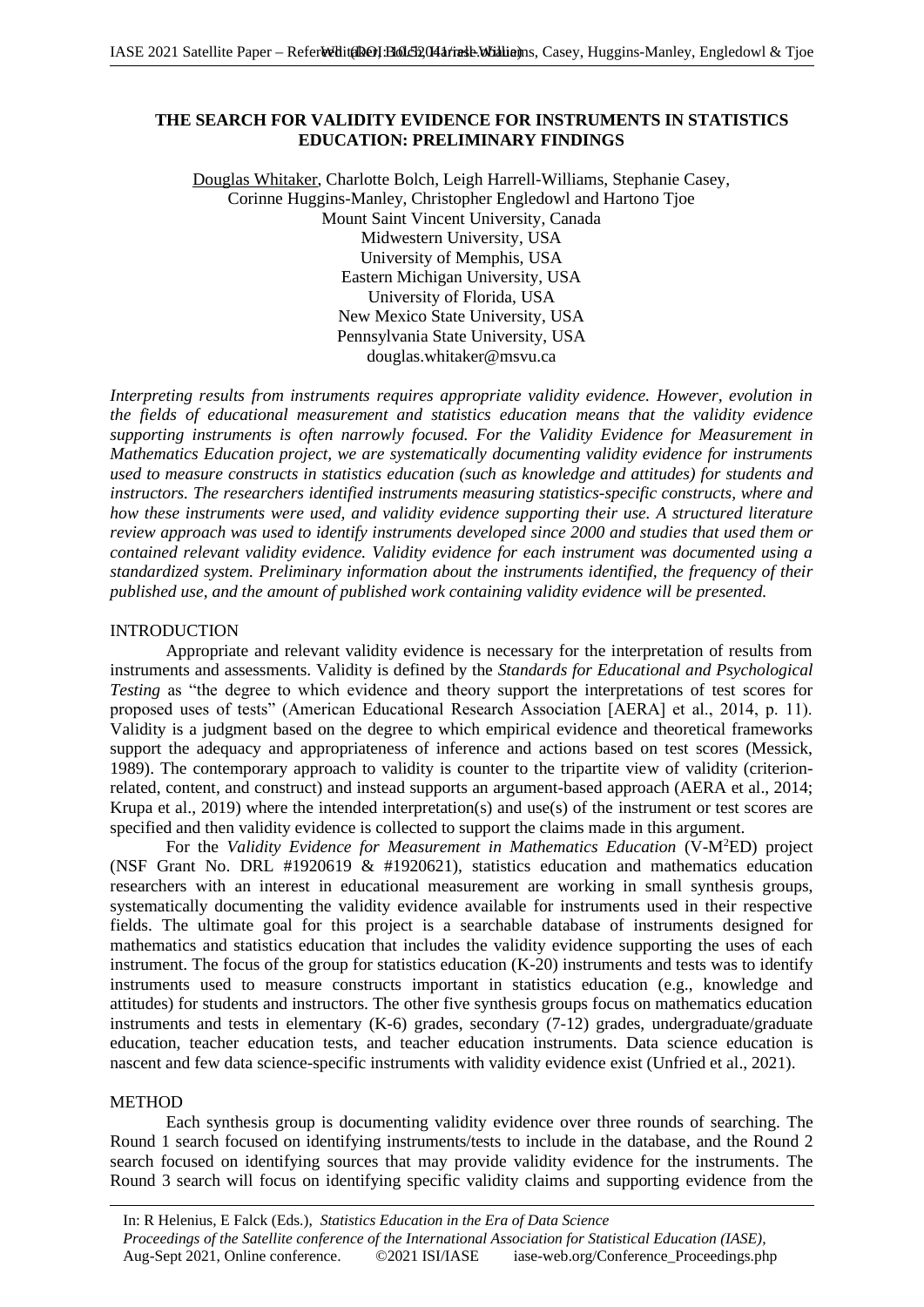Round 2 sources. The purpose of this paper is to quantify the number of statistics education instruments with and without validity evidence based on the literature searches done in Rounds 1 and 2; we intend to complete Round 3 by Fall 2022. Documentation of the validity evidence will use a framework standardized across all groups in the larger V-M<sup>2</sup>ED project. Additionally, systematic checking of the work done in Round 2 will occur simultaneously with Round 3.

One aim of the paper is to identify the number of instruments identified by the intended population, instrument type, and item type. The second aim of the paper was to focus on three statistics education instruments and describe using counts the numbers of articles using each instrument and whether or not they seem to provide evidence for its use. The researchers started by identifying instruments measuring statistics-specific constructs by searching databases with specific search terms and examining sources where statistics education research is published (e.g., *Statistics Education Research Journal*, *Journal of Statistics Education,* and the International Conference on Teaching Statistics proceedings)*.* In Round 1 of the search, only instruments published since 2000 were included. Once an instrument was found, the following information was recorded: name of instrument, citation of the article, abstract, grade level, and whether the instrument is intended to be administered to students or teachers. The exclusion criteria for this part of the search process included:

- instruments related to probability knowledge, instruments not focused on statistics that happened to be used in a statistics study (e.g., a math attitudes scale used with statistics students), and instruments focused on biostatistics and/or the health sciences
- instruments that were only collections of individual items analyzed separately (i.e., the responses were not summed or averaged)
- instruments that were primarily used in sources employing a language other than English (e.g., studies with Spanish-speaking students published in English for which the documentation of the instruments was largely published in Spanish)

Instruments that were intended only for local use were also excluded from the primary search (e.g., final exams within a specific course).

Before Round 2 started, the identified statistics education instruments were grouped into three broad categories: 1) student attitudes, beliefs, and perceptions, 2) student knowledge, and 3) teacher instruments. The second round of the instrument search consisted of a detailed literature search for any peer-reviewed research articles, conference proceedings papers, and dissertations mentioning the instrument identified from round one, with smaller groups assigned to each of the three categories. No year limit was imposed in this round; instruments that had not been included in the first round were now included when they were discovered, regardless of year of publication. Once an article or conference paper was identified that referenced the instrument, the following information was collected about the article: citation, abstract, grade level, whether the article was peer reviewed, whether the article actually used the instrument: was a conceptual paper with a substantial focus on the instrument germane to validity evidence, or neither, and whether the article seemed to contain validity evidence based on the title, abstract, or methods section. A source was judged to seem to have validity evidence based on a cursory examination by a team member looking for descriptions of the instrument development process, relevant statistical results, etc.; we erred on the side of inclusion in Round 2.

## RESULTS

Across both Rounds 1 and 2, a total of 111 instruments were identified: 50 related to student attitudes, beliefs, and perceptions (SA); 45 related to student knowledge (SK), and 16 related to teachers (TCH). Many of these instruments were seldom used; often they were only used in a single source (the one in which it was first described) or in a small number of articles by the same research team. A few instruments were cited by hundreds of sources, such as the Comprehensive Assessment of Outcomes in a First Statistics course (CAOS; delMas et al., 2007), the Statistics Anxiety Rating Scale (STARS; Cruise et al., 1985), and the Survey of Attitudes Toward Statistics (SATS; Schau, 1992, 2003). There was considerable variation in the number of citations among the remaining instruments, which is a function of both the age of the instrument and the extent to which it has been adopted by the field. While the instruments were initially grouped into broad categories based on the population with which they were intended to be used, more detailed information about the populations with which they were actually used was recorded (see Table 1).

As seen in Table 1, instruments that are intended for use with students (SA, SK) are largely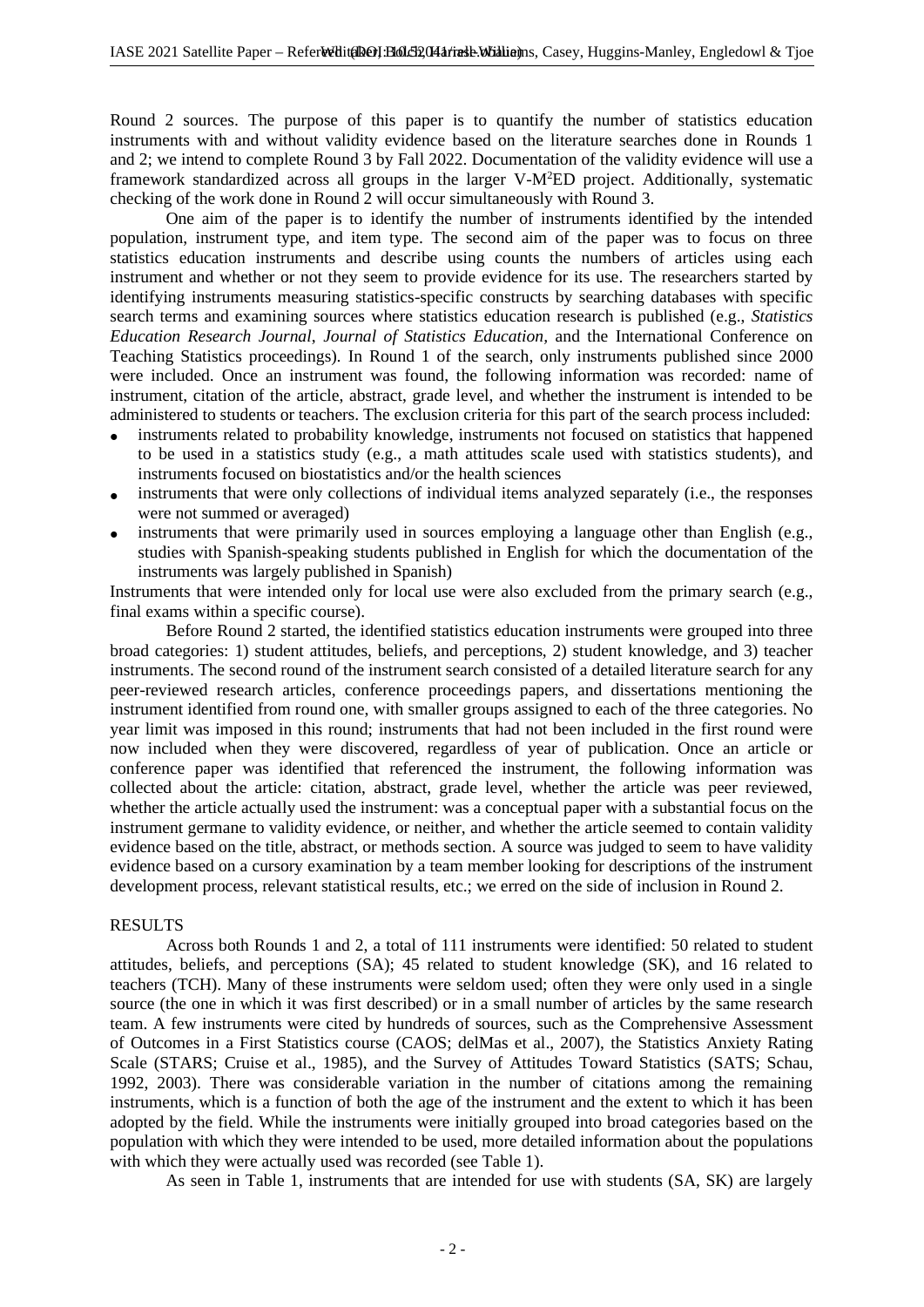used with students, though there was appreciable use of these instruments with pre-service teachers and in-service teachers. Conversely, instruments designed for K-12 teachers (i.e., K-6 and 7-12 teachers) were only used with populations of K-12 teachers. The two instruments intended for K-12 teachers that were used with graduate students were intended for use with graduate teaching assistants - the Graduate Student Statistics Teaching Inventory (GSSTI; Justice et al., 2017) and the Graduate Students' Experiences Teaching Statistics inventory (GETS; Justice, 2017).

| Table 1. Number of instruments used with each population by intended population |  |
|---------------------------------------------------------------------------------|--|
|                                                                                 |  |

| Population of use                         | SА | SК | TCH | Total |
|-------------------------------------------|----|----|-----|-------|
| Elementary/Primary/K-6 Students           |    |    |     |       |
| Secondary/7-12 Students                   | 13 | 13 |     | 26    |
| <b>Undergraduate Students</b>             | 37 | 34 |     | 71    |
| <b>Graduate Students</b>                  | 16 |    |     | 25    |
| Pre-Service Teachers (Undergrad/MAT/etc.) | 6  |    |     | 8     |
| Elementary/Primary/K-6 Teachers           |    |    |     | 10    |
| Secondary/7-12 Teachers                   |    |    |     | 15    |
| <b>Tertiary Instructors</b>               |    |    |     |       |
| Other                                     |    |    |     |       |

*Note.* Some instruments were used with multiple populations.

Instruments were also categorized based on their design; multiple instrument types could be used to classify an instrument. Table 2 presents that counts of the types of instruments in each group, and Table 3 presents the counts of the item types used by instruments in each group. As shown in Table 2, Likert/Rating Scales and Summative Assessments were the most prevalent instrument type among those examined in Round 2. Across the SA and TCH instruments, only a single instrument measuring attitudes, beliefs, or perceptions used was not primarily a Likert/Rating Scale: the GETS (Justice, 2017), which was classified as a Survey because it used a multiple-choice item format. (The other TCH instruments that were classified as Summative or Survey were not intended for measuring attitudes, beliefs, or perceptions.)

Table 2. Number of instruments of each instrument type

| Instrument Type     | SА | SК | <b>TCH</b> | Total |
|---------------------|----|----|------------|-------|
| Likert/Rating Scale |    |    |            | 61    |
| Summative           |    | 36 |            | 38    |
| Survey              |    | 3  |            | 7     |
| Diagnostic          |    | 6  |            | 6     |
| Formative           |    |    |            |       |
| Observation         |    |    |            |       |
| Missing             |    |    |            |       |
|                     |    |    |            |       |

*Note.* Some instruments were classified as having multiple types.

Table 3. Number of instruments using different item types

| Item Type       | SА | SК | TCH | Total |
|-----------------|----|----|-----|-------|
| Free response   |    | 19 | 3   | 24    |
| Multiple choice |    | 34 | 6   | 42    |
| Short answer    |    | 10 | 0   | 10    |
| Likert scale    | 49 |    | 13  | 66    |
| Yes/No          |    |    |     |       |
| Other           |    |    |     |       |
| <b>Missing</b>  |    |    |     |       |
|                 |    |    |     |       |

*Note.* Some instruments included multiple item types.

The types of items used by each instrument were also recorded and are shown in Table 3.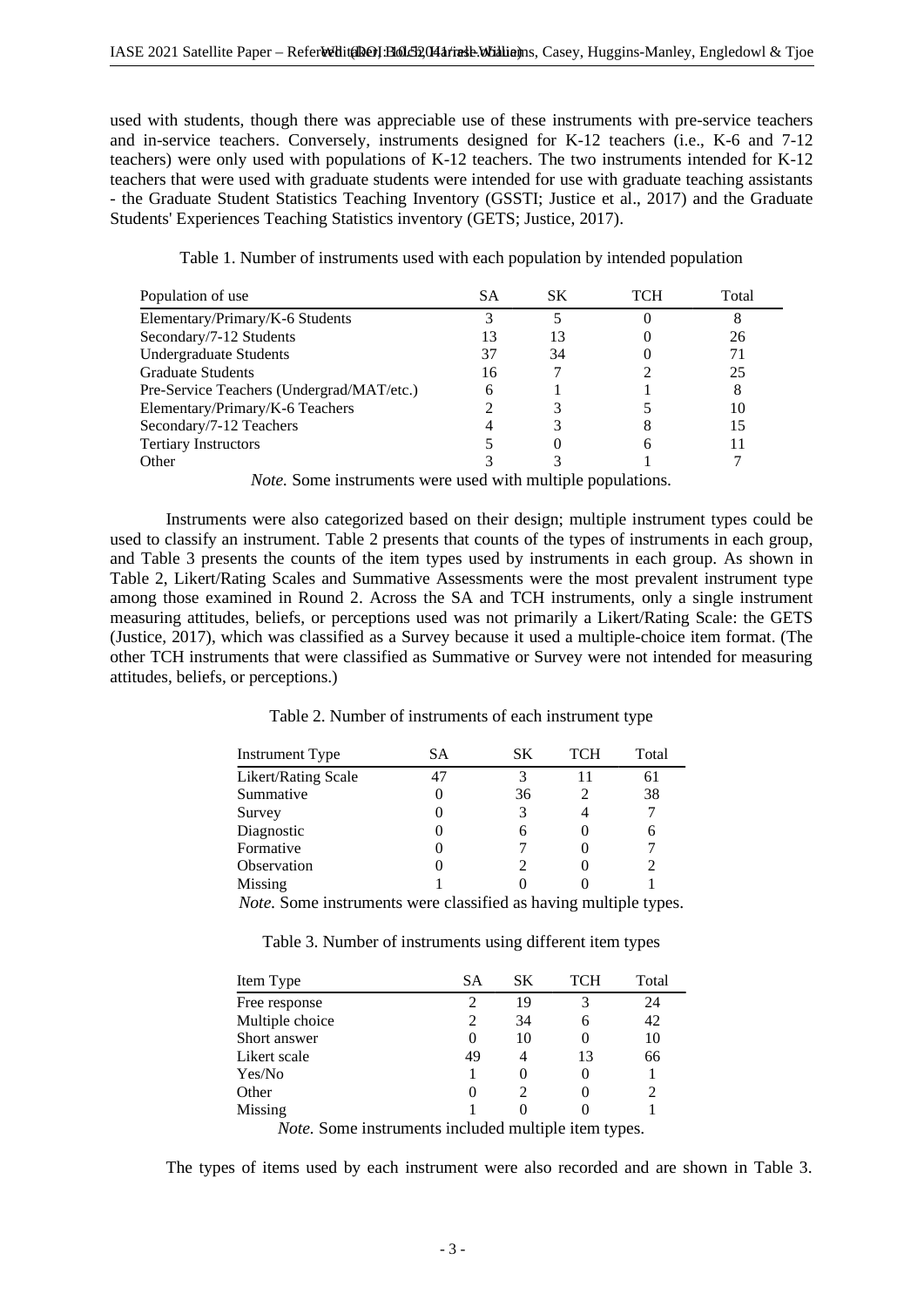While almost all of the SA instruments were classified as being a Likert/Rating Scale, these instruments sometimes included items in other formats to complement the primary Likert-type items. Among the SK instruments, multiple choice formats were the most widely used, followed by free response and short answer. Likert scales were also the most widely used format among the TCH instruments, reflecting that a majority of these instruments assessed attitudes, beliefs, or perceptions. Other TCH instruments that measured knowledge or other characteristics of instructors used free response and multiple-choice item types.

We will now present detailed information about the sources examined for three instruments: the SATS family of instruments (Schau, 1992, 2003) from the SA group, the Levels of Conceptual Understanding in Statistics (LOCUS) family of instruments (Jacobbe et al., 2014; Whitaker et al., 2015) from the SK group, and the Self-Efficacy for Teaching Statistics (SETS) family of instruments (Harrell-Williams et al., 2014a, 2014b) from the TCH group. These instruments were chosen because they typified instruments that had many sources that were examined in Round 2. Two tables are shown below: Table 4 records the number of sources that used the instrument and the number of sources that seemed to provide validity evidence for the instrument, and Table 5 shows the number of sources that seem to provide (or not provide) validity evidence for each of the populations it was used with only for sources that actually used the instrument.

Table 4. The numbers of sources using each family of instruments and whether or not they seem to provide evidence for its use

|                                         | Does the source seem to provide the validity evidence? |     |       |    |              |    |
|-----------------------------------------|--------------------------------------------------------|-----|-------|----|--------------|----|
|                                         | <b>SATS</b><br>(SA)                                    |     | LOCUS |    | SETS<br>TCH) |    |
| Was each instrument used in the source? | Yes                                                    | Nο  | Yes   | Nο | Yes          | Nο |
| Yes                                     | 110                                                    | 150 |       |    |              |    |
| N <sub>0</sub>                          |                                                        | 282 |       |    |              |    |
| Total                                   | 110                                                    | 432 |       |    |              |    |

*Note.* Some sources may have used more than one instrument.

Table 5. The number of sources that do and do not seem to provide validity evidence for each population only for sources that used the family of instruments

|                                      | Does the source seem to provide the validity evidence? |     |            |                |             |                |
|--------------------------------------|--------------------------------------------------------|-----|------------|----------------|-------------|----------------|
|                                      | <b>SATS</b><br>(SA)                                    |     | LOCUS (SK) |                | <b>SETS</b> | (TCH)          |
| Population of use                    | Yes.                                                   | No. | Yes        | N <sub>0</sub> | Yes         | N <sub>0</sub> |
| Elementary/Primary/K-6 Students      | 0                                                      |     |            |                |             |                |
| Secondary/7-12 Students              |                                                        |     |            |                |             |                |
| <b>Undergraduate Students</b>        | 81                                                     | 120 |            |                |             |                |
| <b>Graduate Students</b>             |                                                        | 10  |            |                |             |                |
| PSTs (Undergrad/MAT/etc.)            |                                                        |     |            |                |             |                |
| Elementary/Primary/K-6 Teachers      |                                                        |     |            |                |             |                |
| Secondary/7-12 Teachers              |                                                        |     |            |                |             |                |
| <b>Tertiary Instructors</b>          |                                                        |     |            |                |             |                |
| Other (write in column to the right) | 6                                                      |     |            |                |             |                |
| Missing                              | 16                                                     |     |            |                |             |                |

*Note.* Some instruments were used with multiple populations within the same source. The original population for which validity evidence was documented is indicated with *bold italics*.

The most striking feature of Tables 4 and 5 are the numbers of articles that used an instrument but seem to not provide validity evidence supporting its use—especially when used with a population other than for which it was intended. As noted by the *Standards*, "Validation is the joint responsibility of the [instrument] developer and [instrument] user" (AERA et al., 2014, p. 13). For example, a small but growing number of studies are using the SATS family of instruments with K-12 teachers despite the fact it was intended for use with students in introductory statistics courses. No direct validity evidence supporting its use with K-12 teachers is provided by the instrument developers, suggesting that the onus of providing validity evidence in these new populations falls to the users of the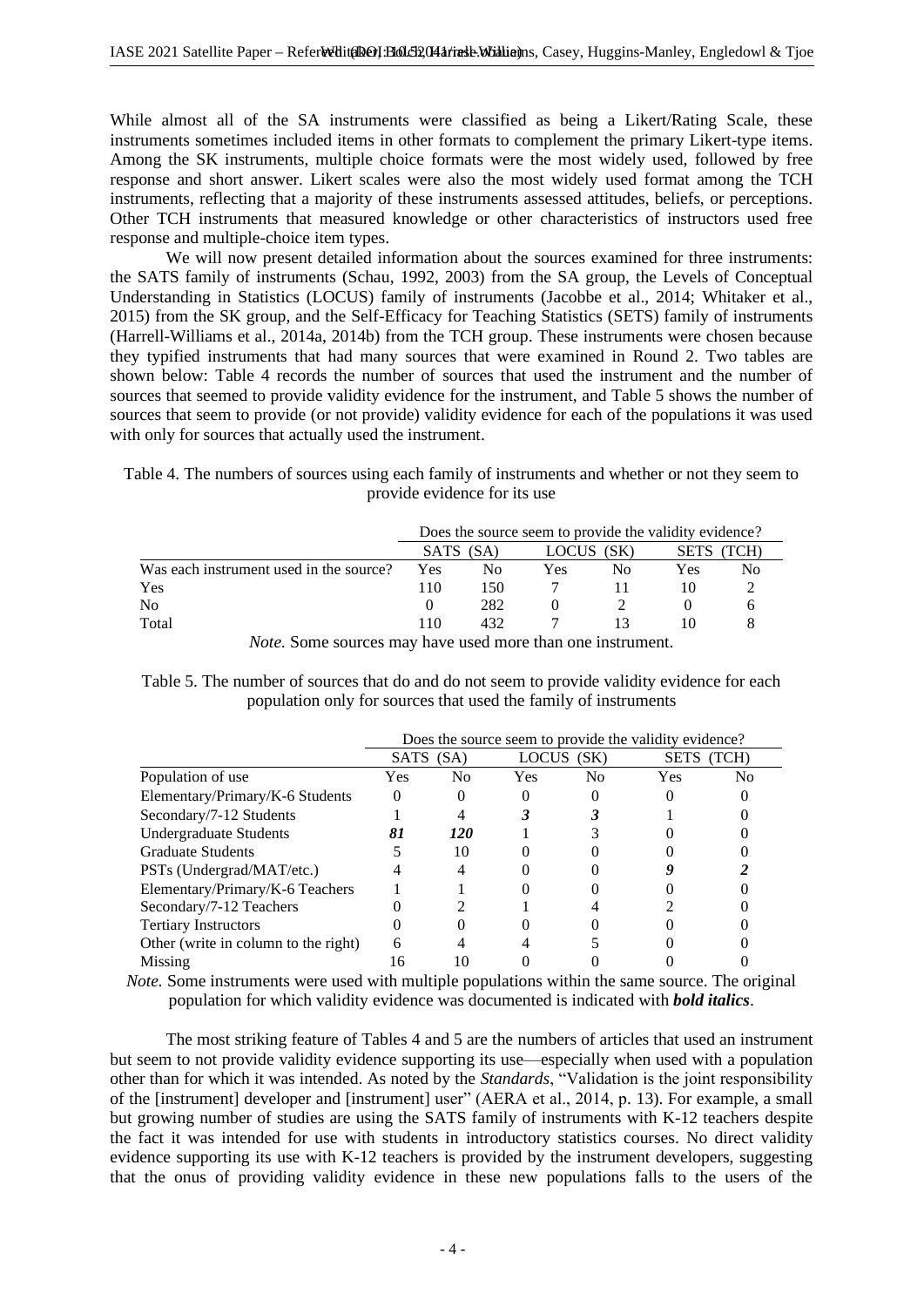instruments. While validation arguments for using the SATS family of instruments with other student populations such as pre-service teachers and secondary students may be more straightforward than validation arguments supporting their use with teachers, the onus for providing validity evidence rests with the users of the instruments because these are still populations other than the intended population of students in introductory statistics courses at the university level with direct validity evidence that was not provided by the instrument developers.

Similarly, the LOCUS family of assessments was developed for use with students in grades 6-12; use of the LOCUS assessments in other populations such as undergraduate students or with secondary school teachers is beyond the scope of the validity arguments provided by the test developers. Among the SETS family of instruments, only two articles do not seem to provide validity, but these used the SETS instruments with their intended population and cite the validation articles.

#### DISCUSSION

Among the more than one hundred instruments identified that are specific to statistics education, 96 were designed to measure constructs of interest with student populations. However, there was interest in using some of these student instruments with other populations, especially with teachers. For example, 20 articles used the SATS with populations other than undergraduate students or graduate students a total of 27 times; these studies tended to be more recent, with the oldest published in 2004 and half published since 2014. While some of the sources that used instruments with populations outside of the intended one were classified as providing validity evidence supporting this, many other sources did not provide such evidence. The 2014 *Standards* makes clear that validity is not an inherent property of an instrument and that "statements about validity should refer to particular interpretations for specific uses" (AERA et al., 2014, p. 11). While instrument developers are responsible for providing initial validity evidence consistent with uses they intend for an instrument, validation is an ongoing process that also involves evidence from users of instruments.

V-M<sup>2</sup>ED project's ongoing systematic documentation of the validity evidence supporting the uses of instruments in statistics education is already providing empirical evidence that, in many cases, users of instruments are not directly contributing to the body of validity evidence for an instrument. In the next round of reviews, the specific types of validity evidence provided by each source will be documented and categorized. The resulting database should be useful for anyone seeking to select or use an instrument for use with students or teachers in mathematics or statistics education.

Beyond the results presented above, two problematic patterns emerged that were noted in discussions by the review team; empirical evidence of these patterns will be gathered in the next round of the review. First, instruments are being used outside of their intended population without providing validity evidence to support this use. Second, many instruments have been developed that intend to measure the same constructs with the same populations as other existing instruments. While it will not be quantified until the next round of the systematic search, many of these instruments discovered were only used a few times, often by the initial developers. Increasing the number of instruments intended to measure the same construct without a clear, articulable reason why a new instrument is needed complicates the field and makes comparisons across studies more difficult. It is possible that the field may be better served by these efforts being spent instead on documenting validity evidence supporting (or not supporting) the use of existing instruments in various populations.

While pervasive issues about documenting validity evidence for instruments may not be remedied quickly, individual researchers can strengthen the field of statistics education by adopting best practices when using existing instruments and developing new ones and resources supporting this are becoming more common. Flake and Fried (2020) provide an accessible overview of what they term *questionable measurement practices* that researchers using instruments should be aware of, and readers seeking examples of validation studies consistent with contemporary measurement practices can find some in two books published as part of the V-M<sup>2</sup>ED project (Bostic et al., 2019a, 2019b).

#### **CONCLUSION**

Within the V-M<sup>2</sup>ED project, the statistics education group reviewed documentation of statistics education instruments/tests and identified over one hundred instruments designed to measure various constructs in students and teachers. Validity evidence about an instrument/test "is best thought of as a program of research in which one attempts to obtain a body of evidence that, taken as a whole,